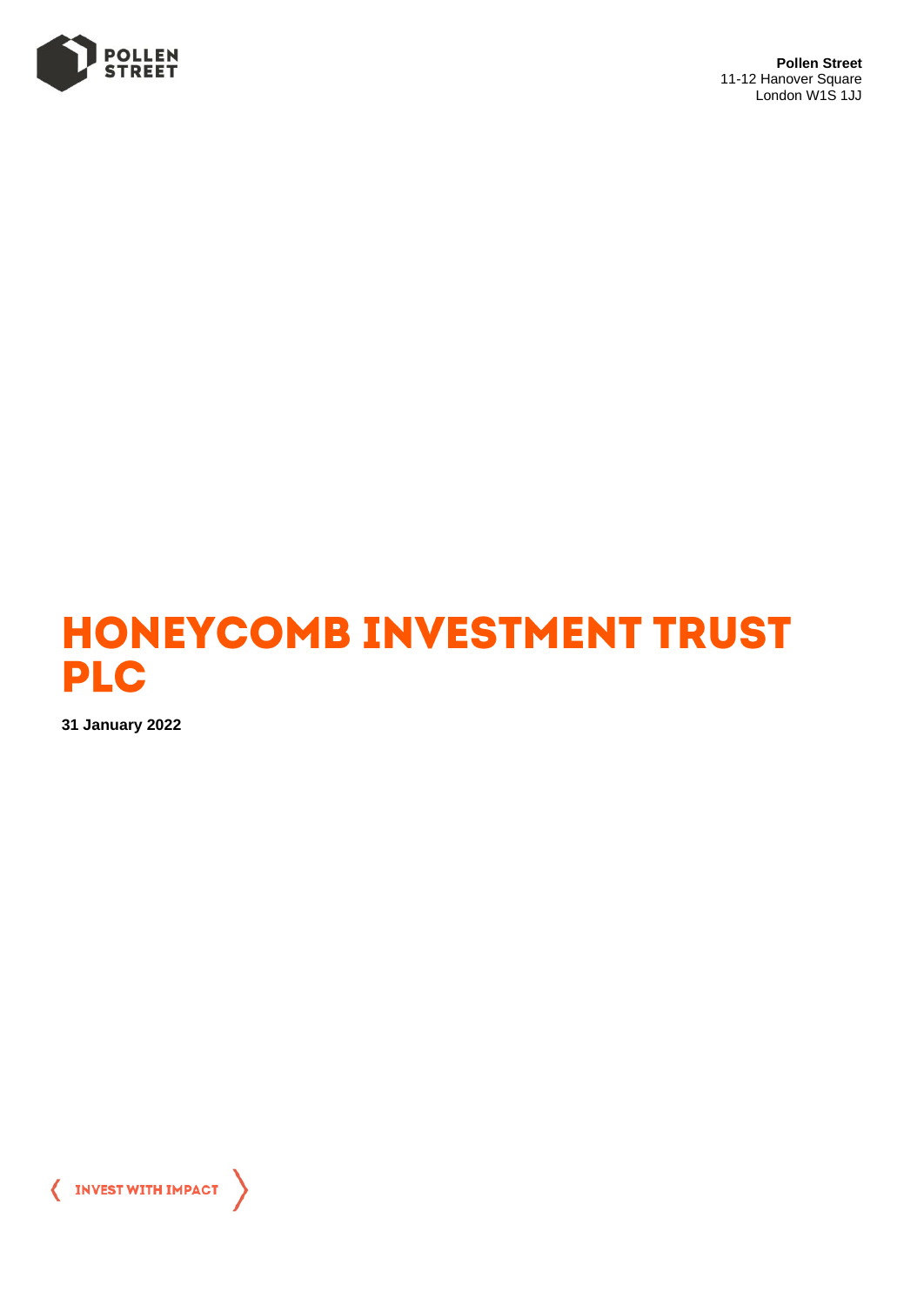

# **INVESTMENT MANAGER'S COMMENTARY**

Honeycomb Investment Trust plc (the "Company") delivered a NAV return of 0.69% for the month, which is equivalent to 8.1% per annum.

NAV return was driven by strong risk adjusted yield of 9.1%. Net Investment Assets reduced in the month (£615m in December, to £579m in January) driven predominately by the repayment of a £30m structured facility as the business was acquired by a bank.

| Monthly NAV Return (Annualised) | 8.1%       |
|---------------------------------|------------|
| Monthly NAV Return              | 0.69%      |
| <b>YTD NAV Return</b>           | 0.69%      |
| <b>ITD* NAV Return</b>          | 50.6%      |
| NAV Cum. Income                 | £361.8m    |
| NAV Ex. Income                  | £359.3m    |
| <b>Market Capitalisation</b>    | £338.5m    |
| Net Investment Assets           | £579.3m    |
| Net Debt to Equity              | 58.6%      |
| Debt to Equity                  | 69.5%      |
| Shares in Issue                 | 35,259,741 |
| <b>Share Price</b>              | 960.0p     |
| NAV Cum. Income per Share       | 1,026.1p   |
| NAV Ex. Income per Share        | 1,019.1p   |
| Premium (Discount) to NAV Cum   | (6.4)%     |

# **COMMENT FROM THE CHAIRMAN**

## **COMBINATION WITH POLLEN STREET**

On 15 February 2022, the board of Honeycomb announced that it had reached agreement on the terms of a recommended all share combination with Pollen Street Capital Holdings Limited, the parent company of the investment manager. Under the terms of the agreement, Honeycomb will acquire the entire issued share capital of Pollen Street Capital Holdings Limited in exchange for shares in the combined group such that the Honeycomb and Pollen Street businesses will be combined into a premium listed entity, owned by the shareholders of Honeycomb and Pollen Street. The combination is conditional on shareholder and regulatory approval. At announcement, shareholders representing c.56% of Honeycomb's issued share capital have given their support for the transaction.

As shareholders know, Honeycomb has been delivering strong and stable performance since inception in 2015, consistently delivering a net investment return of c.8%.

We feel privileged to have many supportive shareholders and thank them for their longstanding support.

I strongly believe that this is an extremely attractive opportunity for shareholders, as a combination with Pollen Street will accelerate growth and unlock value, delivering recurring income, retaining an attractive dividend yield (anticipated to be 6.5% and 6.6% in 2022 and 2023 respectively<sup>1</sup>, on the basis of Pollen Street shareholders having agreed to waive dividends on 50% of consideration shares issued to them through 2022 and 2023) whilst presenting strong growth opportunities. The transaction is also expected to be EPS accretive in the second full year post closing for Honeycomb's shareholders<sup>2</sup>.

2 The statement that the combination is expected to be EPS accretive should not be construed as a profit forecast and should not be interpreted to mean that the EPS in any future financial period will necessarily match or be greater than those for any preceding financial period.

<sup>1</sup> Based on the Honeycomb share price of 967.5 pence on 14 February 2022 (being the last business day prior to announcement).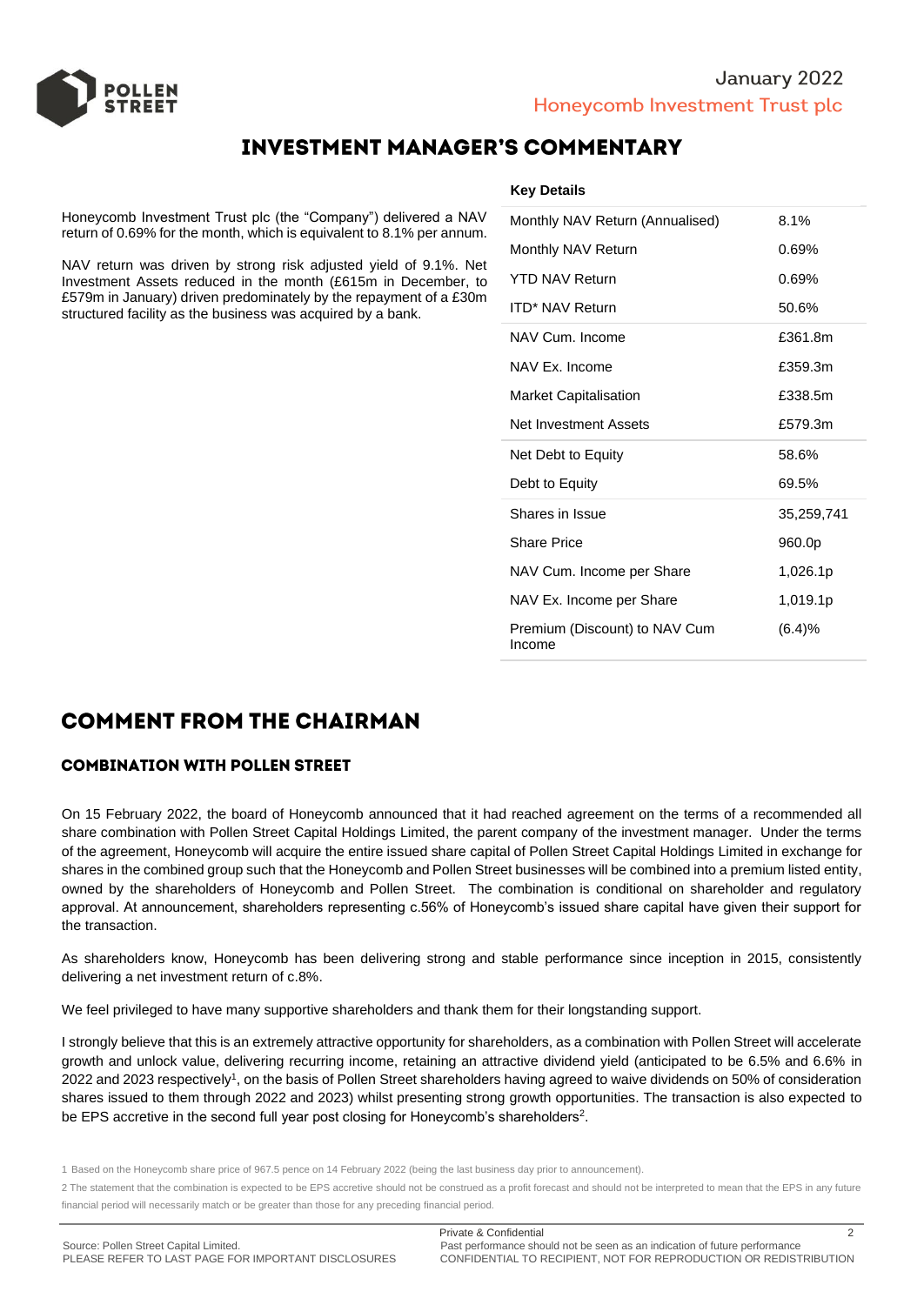

Pollen Street is a highly successful and fast-growing alternative asset manager with:

- deep capabilities in both Private Equity and Credit with well-established and outperforming flagship strategies
- a business that is benefiting from strong tailwinds from investor demand in its products; and
- a business that is at an inflexion point with highly visible growth ahead

The Board conducted extensive due diligence and believes that the combination will generate substantial value for shareholders, both because of the attractive valuation on which Honeycomb is acquiring the Pollen Street business compared to listed peers in the alternative asset management sector, and because of the profile of the combined group going forward. In particular the combined group will have:

- a balance of recurring fee income and interest income that delivers an attractive and growing revenue profile; and
- exciting potential to accelerate high quality growth as Honeycomb's capital can be deployed to unlock a multiplier effect on capital raising and, in doing so, accelerate the growth of new strategies
- The combined business will benefit from a complementary set of investment management and balance sheet activities, with strong earnings growth. The investment portfolio will continue to be predominantly invested in high quality, diversified and low risk asset based direct lending investments, generating stable returns. The investment portfolio profile of the combined group is expected to remain in line with the investment profile of Honeycomb on a stand-alone basis.

The transaction creates a business with a rare combination of high growth and high income yield. It also presents strong benefits for shareholders from a public market perspective:

- increased investor universe providing opportunity to diversify the share register;
- scale and growth expected to attract greater analyst coverage; and
- possibility for increased liquidity on account of the larger market cap and potential future FTSE 250 inclusion.

A shareholder circular will be published in due course and sent to shareholders to provide further details of, and request shareholder approval for the transaction.

## **BUYBACK PROGRAMME**

The Board notes the current share price and if this persists will consider reactivating the Company's share buyback programme as the Board believes that at the current price the Company's shares offer significant value and a share buyback will be value accretive. The Board's policy is to consider conducting share buybacks when the shares trade more than 5% below NAV subject to maintaining the Company's gearing target limit.

## **Robert Sharpe**

Chairman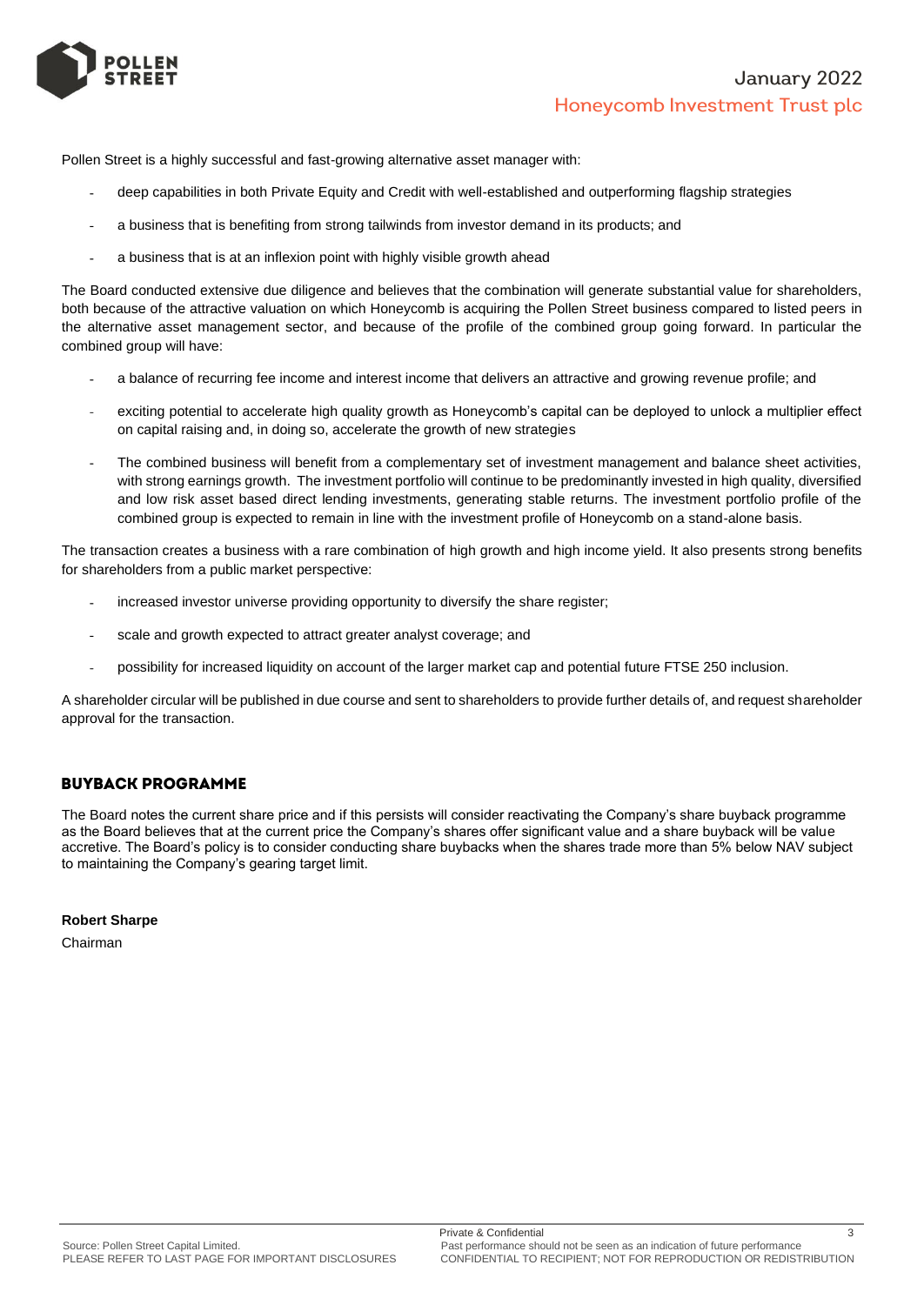

# January 2022 Honeycomb Investment Trust plc

### **Figure 2 - Composition of Investment Assets Figure 3 Investment Assets**







#### **Figure 4 – NAV Stratification**









<sup>4</sup> NAV excluding working capital and debt, stratified by investment structure

<sup>5</sup> NAV excluding working capital and recourse debt, stratified by expected remaining term of each asset

<sup>6</sup> NAV excluding working capital and debt, stratified by average yield of each platform



## **Figure 5 – January 2022 Returns Bridge**

## **Figure 6– Top 10 Holdings**

Private & Confidential 4

PLEASE REFER TO LAST PAGE FOR IMPORTANT DISCLOSURES CONFIDENTIAL TO RECIPIENT, NOT FOR REPRODUCTION OR REDISTRIBUTION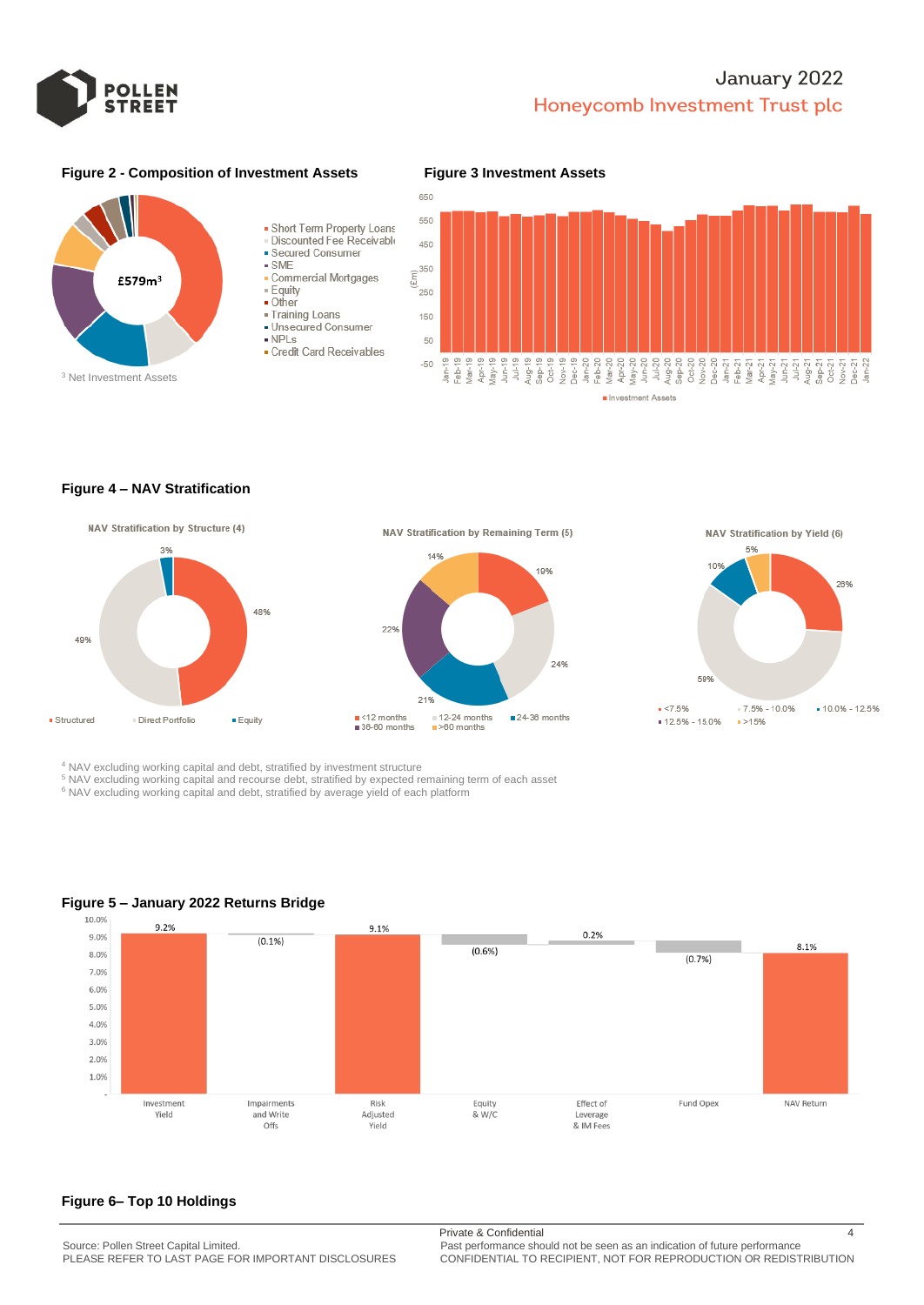

## January 2022

## Honeycomb Investment Trust plc

|                |                                                    | Deal Type <sup>(1)</sup> | <b>Structure</b> | <b>Sector</b>                               | <b>Value of Holding</b><br>at 31-Jan-22 (£m) | LTV <sup>(2)</sup> | Percentage of<br>Portfolio <sup>(3)</sup> |  |
|----------------|----------------------------------------------------|--------------------------|------------------|---------------------------------------------|----------------------------------------------|--------------------|-------------------------------------------|--|
|                | <b>Sancus Loans Limited</b>                        | Structured               | Senior           | <b>Short Term Property</b><br>Loans         | 52.8                                         | 50%                | 9.1%                                      |  |
| $\overline{2}$ | <b>UK Agricultural Finance</b>                     | Direct Portfolio         | Senior           | <b>Short Term Property</b><br>Loans         | 52.8                                         | 49%                | 9.1%                                      |  |
| 3              | <b>Creditfix Limited</b>                           | Structured               | Senior           | <b>Discounted Fee</b><br><b>Receivables</b> | 51.2                                         | 52%                | 8.8%                                      |  |
| $\overline{4}$ | Oplo Direct Portfolio                              | Direct Portfolio         | Secured          | <b>Secured Consumer</b>                     | 47.6                                         | 82%                | 8.1%                                      |  |
| 5 <sup>1</sup> | <b>Nucleus Cash Flow</b><br><b>Finance Limited</b> | <b>Structured</b>        | Senior           | <b>SME</b>                                  | 39.5                                         | 96%                | 6.7%                                      |  |
| 6              | <b>Downing Development</b><br>Loans                | Structured               | Senior           | <b>Short Term Property</b><br>Loans         | 36.2                                         | 65%                | 6.2%                                      |  |
| $\overline{7}$ | <b>GE Portfolio</b>                                | Direct Portfolio         | Secured          | <b>Secured Consumer</b>                     | 30.6                                         | 62%                | 5.3%                                      |  |
| 8              | Queen Street                                       | Direct Portfolio         | Senior           | <b>Short Term</b><br><b>Property Loans</b>  | 27.5                                         | 65%                | 4.7%                                      |  |
| 9              | <b>Duke Royalty</b>                                | Structured               | Senior           | <b>SME</b>                                  | 23.9                                         | 40%                | 4.1%                                      |  |
| 10             | Beaufort                                           | <b>Direct Portfolio</b>  | Senior           | <b>Short Term Property</b><br>Loans         | 23.0                                         | 70%                | 4.0%                                      |  |

Statistics as at 31 January 2022

1. Direct Portfolios labelled as Senior in structure refer to portfolios of loans that are individually senior secured

2. In the case of Direct Portfolios, the LTV is against latest underlying collateral values (typically at origination for directly originated assets or at purchase for acquired seasoned portfolios). For structured facilities the LTV reflects the maximum advance rate against eligible assets for Oplo Structured and 118118 Loans, and in the case of structured propertybacked facilities, the LTV reflects the look through LTV against the underlying property collateral. Development finance loan LTVs are quoted as the maximum LTGDV at origination. 3. Net Investment Assets

### **Background and Investment Objective**

Honeycomb Investment Trust plc (the "Company") operates an asset backed credit strategy that delivers stable income alongside strong downside protection through providing predominantly senior lending to non-bank lenders secured on their underlying loan portfolios. The investment strategy is supported by the ongoing structural changes in the financial services industry that create a significant opportunity for nonbank lenders to reach customers who are underserved by mainstream banks with bespoke and appropriate products. The investment objective is to provide shareholders with an attractive level of dividend income with capital preservation.

The strategy aims to generate positive impact around key areas where Honeycomb Investment Trust can make a meaningful difference; Financial Inclusion, Affordable Housing, Regional Growth & Green Housing.

#### **Investment Features**

- 8% targeted dividend on issue price when fully invested and leverage applied, payable quarterly.
- Investments secured on loan portfolios of non bank lenders
- Over 40 different investments a diverse and granular portfolio, no single asset / single sector risk
- Short duration Average life 2 to 3 years with underlying portfolio typically amortising removing refinancing/ exit risk
- Investments benefit from tight Covenants and Corporate security
- Conservative Leverage

#### **Fund Facts**

| Type of Fund           | Closed - Ended Fund                                |
|------------------------|----------------------------------------------------|
| Listing                | Main Market of the London<br><b>Stock Exchange</b> |
| Ticker                 | <b>HONY</b>                                        |
| <b>ISIN</b>            | GB00BYZV3G25                                       |
| <b>Inception Date</b>  | 23 December 2015                                   |
| Dividend               | Quarterly                                          |
| <b>NAV Calculation</b> | As of last day, of each<br>month                   |
| Management Fee*        | $1\%$                                              |
| Performance Fee**      | 10%                                                |

\* applicable to gross assets

\*\* subject to 5% preferred return hurdle and high watermark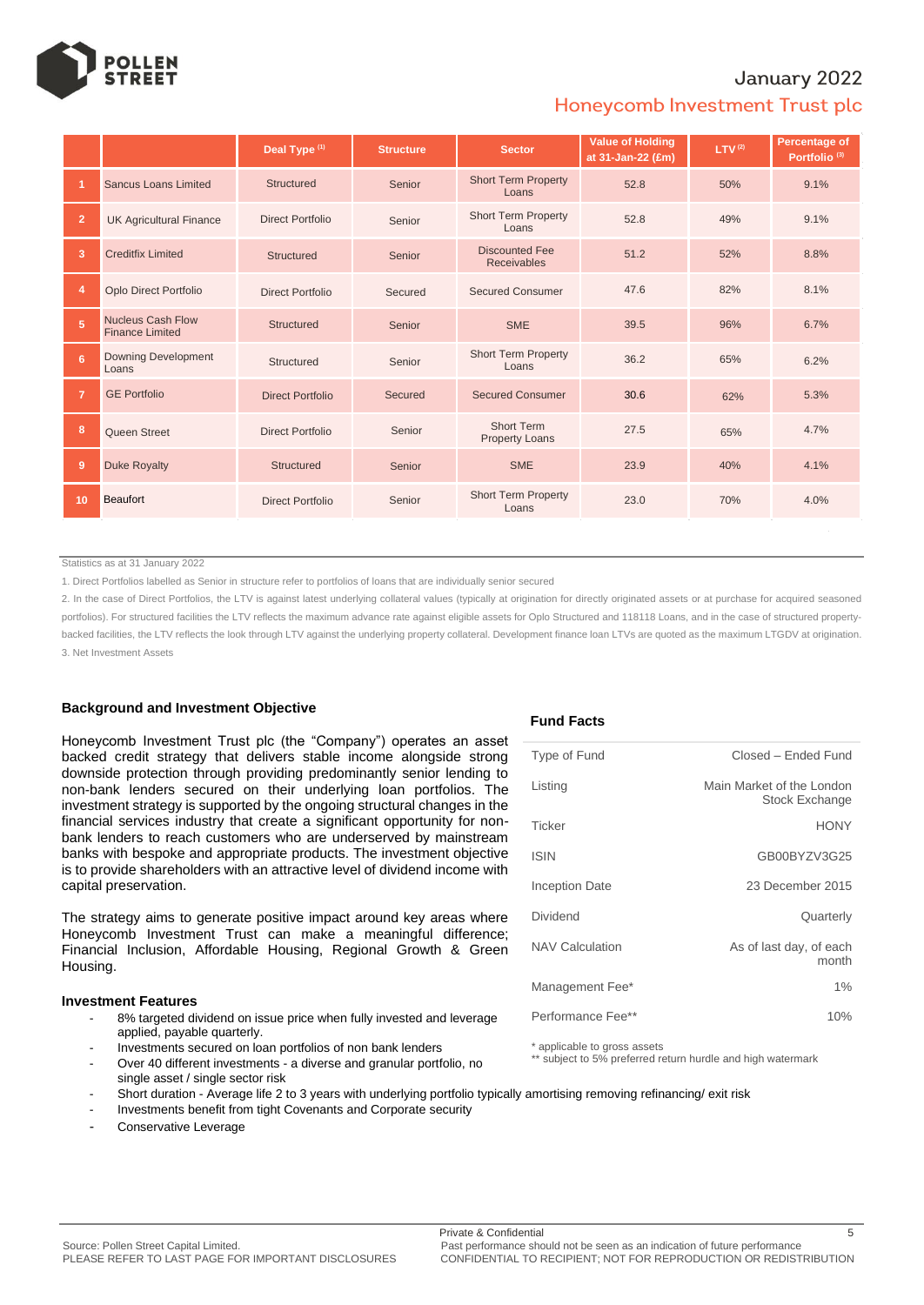## January 2022 Honeycomb Investment Trust plc

| <b>Performance &amp; Dividend History</b>                                                                                                                                                                                                                                                                                                                                                                                                                                                                                                                                                                                                                                                                                                                                                                                                                                                                                                                                                                                                                                                                                                                                                                                                                                                                                                                                                                                                                                                                                                                                                                                                                                                                                                                                                                                                                                                                                                                                                                                                                                                                                                                                                                                                                                                                                                                                                                                                                                                                                                                                                     |      |                          |                          |                          |                |                          |         |                          |                          |         |                          |                          |                          |            |                       |
|-----------------------------------------------------------------------------------------------------------------------------------------------------------------------------------------------------------------------------------------------------------------------------------------------------------------------------------------------------------------------------------------------------------------------------------------------------------------------------------------------------------------------------------------------------------------------------------------------------------------------------------------------------------------------------------------------------------------------------------------------------------------------------------------------------------------------------------------------------------------------------------------------------------------------------------------------------------------------------------------------------------------------------------------------------------------------------------------------------------------------------------------------------------------------------------------------------------------------------------------------------------------------------------------------------------------------------------------------------------------------------------------------------------------------------------------------------------------------------------------------------------------------------------------------------------------------------------------------------------------------------------------------------------------------------------------------------------------------------------------------------------------------------------------------------------------------------------------------------------------------------------------------------------------------------------------------------------------------------------------------------------------------------------------------------------------------------------------------------------------------------------------------------------------------------------------------------------------------------------------------------------------------------------------------------------------------------------------------------------------------------------------------------------------------------------------------------------------------------------------------------------------------------------------------------------------------------------------------|------|--------------------------|--------------------------|--------------------------|----------------|--------------------------|---------|--------------------------|--------------------------|---------|--------------------------|--------------------------|--------------------------|------------|-----------------------|
|                                                                                                                                                                                                                                                                                                                                                                                                                                                                                                                                                                                                                                                                                                                                                                                                                                                                                                                                                                                                                                                                                                                                                                                                                                                                                                                                                                                                                                                                                                                                                                                                                                                                                                                                                                                                                                                                                                                                                                                                                                                                                                                                                                                                                                                                                                                                                                                                                                                                                                                                                                                               |      | Jan                      | Feb                      | Mar                      | Apr            | May                      | Jun     | Jul                      | Aug                      | Sep     | Oct                      | Nov                      | Dec                      | <b>YTD</b> | ITD*                  |
| NAV Return IAS 39                                                                                                                                                                                                                                                                                                                                                                                                                                                                                                                                                                                                                                                                                                                                                                                                                                                                                                                                                                                                                                                                                                                                                                                                                                                                                                                                                                                                                                                                                                                                                                                                                                                                                                                                                                                                                                                                                                                                                                                                                                                                                                                                                                                                                                                                                                                                                                                                                                                                                                                                                                             | 2016 | 0.04%                    | 0.13%                    | 0.19%                    | 0.92%          | 0.60%                    | 0.79%   | 0.68%                    | 0.70%                    | 0.88%   | 0.89%                    | 0.92%                    | 0.94%                    | 7.85%      | 7.83%                 |
| NAV Return IAS 39                                                                                                                                                                                                                                                                                                                                                                                                                                                                                                                                                                                                                                                                                                                                                                                                                                                                                                                                                                                                                                                                                                                                                                                                                                                                                                                                                                                                                                                                                                                                                                                                                                                                                                                                                                                                                                                                                                                                                                                                                                                                                                                                                                                                                                                                                                                                                                                                                                                                                                                                                                             | 2017 | 0.69%                    | 0.69%                    | 0.78%                    | 0.62%          | $1.80\%^{(1)}$           | 0.55%   | 0.65%                    | 0.62%                    | 0.63%   | 0.61%                    | 0.61%                    | 0.79%                    | 9.11%      | 17.24%                |
| NAV Return IFRS 9                                                                                                                                                                                                                                                                                                                                                                                                                                                                                                                                                                                                                                                                                                                                                                                                                                                                                                                                                                                                                                                                                                                                                                                                                                                                                                                                                                                                                                                                                                                                                                                                                                                                                                                                                                                                                                                                                                                                                                                                                                                                                                                                                                                                                                                                                                                                                                                                                                                                                                                                                                             | 2018 | 0.66%                    | 0.59%                    | 0.72%                    | $1.36\%^{(3)}$ | 0.56%                    | 0.60%   | 0.63%                    | 0.67%                    | 0.67%   | 0.67%                    | 0.65%                    | 0.60%                    | 8.43%      | $25.12\%^{(2)}$       |
| NAV Return IFRS 9                                                                                                                                                                                                                                                                                                                                                                                                                                                                                                                                                                                                                                                                                                                                                                                                                                                                                                                                                                                                                                                                                                                                                                                                                                                                                                                                                                                                                                                                                                                                                                                                                                                                                                                                                                                                                                                                                                                                                                                                                                                                                                                                                                                                                                                                                                                                                                                                                                                                                                                                                                             | 2019 | 0.58%                    | 0.54%                    | 0.67%                    | 0.67%          | 0.64%                    | 0.65%   | 0.67%                    | 0.66%                    | 0.66%   | 0.67%                    | 0.67%                    | 0.67%                    | 7.79%      | $33.17\%^{(2)}$       |
| NAV Return IFRS 9                                                                                                                                                                                                                                                                                                                                                                                                                                                                                                                                                                                                                                                                                                                                                                                                                                                                                                                                                                                                                                                                                                                                                                                                                                                                                                                                                                                                                                                                                                                                                                                                                                                                                                                                                                                                                                                                                                                                                                                                                                                                                                                                                                                                                                                                                                                                                                                                                                                                                                                                                                             | 2020 | $1.62\%^{(4)}$           | 0.65%                    | 0.25%                    | 0.42%          | 0.42%                    | 0.75%   | 0.61%                    | 0.87%                    | 0.28%   | 0.58%                    | 0.62%                    | 0.67%                    | 7.71%      | 41.15% <sup>(2)</sup> |
| NAV Return IFRS 9                                                                                                                                                                                                                                                                                                                                                                                                                                                                                                                                                                                                                                                                                                                                                                                                                                                                                                                                                                                                                                                                                                                                                                                                                                                                                                                                                                                                                                                                                                                                                                                                                                                                                                                                                                                                                                                                                                                                                                                                                                                                                                                                                                                                                                                                                                                                                                                                                                                                                                                                                                             | 2021 | 0.67%                    | 0.64%                    | 0.75%                    | 0.73%          | 0.77%                    | 0.75%   | 0.72%                    | 0.71%                    | 0.66%   | 0.68%                    | 0.66%                    | 0.69%                    | 8.49%      | 49.90% <sup>(2)</sup> |
| NAV Return IFRS 9                                                                                                                                                                                                                                                                                                                                                                                                                                                                                                                                                                                                                                                                                                                                                                                                                                                                                                                                                                                                                                                                                                                                                                                                                                                                                                                                                                                                                                                                                                                                                                                                                                                                                                                                                                                                                                                                                                                                                                                                                                                                                                                                                                                                                                                                                                                                                                                                                                                                                                                                                                             | 2022 | 0.69%                    |                          |                          |                |                          |         |                          |                          |         |                          |                          |                          | 0.69%      | 50.62% <sup>(2)</sup> |
| Share Price Performance**                                                                                                                                                                                                                                                                                                                                                                                                                                                                                                                                                                                                                                                                                                                                                                                                                                                                                                                                                                                                                                                                                                                                                                                                                                                                                                                                                                                                                                                                                                                                                                                                                                                                                                                                                                                                                                                                                                                                                                                                                                                                                                                                                                                                                                                                                                                                                                                                                                                                                                                                                                     | 2016 | 1.50%                    |                          |                          |                |                          |         |                          |                          |         |                          |                          | 0.54%                    | 2.05%      | 2.05%                 |
| Share Price Performance**                                                                                                                                                                                                                                                                                                                                                                                                                                                                                                                                                                                                                                                                                                                                                                                                                                                                                                                                                                                                                                                                                                                                                                                                                                                                                                                                                                                                                                                                                                                                                                                                                                                                                                                                                                                                                                                                                                                                                                                                                                                                                                                                                                                                                                                                                                                                                                                                                                                                                                                                                                     | 2017 | 3.92%                    | 3.72%                    | 0.45%                    | 1.81%          | (0.89%)                  | 4.93%   | 2.78%                    | 0.42%                    | (1.24%) | (0.84%)                  | (0.63%)                  | (1.49%)                  | 13.42%     | 15.75%                |
| Share Price Performance**                                                                                                                                                                                                                                                                                                                                                                                                                                                                                                                                                                                                                                                                                                                                                                                                                                                                                                                                                                                                                                                                                                                                                                                                                                                                                                                                                                                                                                                                                                                                                                                                                                                                                                                                                                                                                                                                                                                                                                                                                                                                                                                                                                                                                                                                                                                                                                                                                                                                                                                                                                     | 2018 | $(1.94\%)$               | $\sim$                   | $\overline{\phantom{a}}$ | (1.76%)        | ÷,                       | Ĭ.      | 0.90%                    | $\overline{\phantom{a}}$ | 0.89%   | $(0.44\%)$               | $\overline{\phantom{a}}$ | ÷,                       | (2.38%)    | 13.00%                |
| Share Price Performance**                                                                                                                                                                                                                                                                                                                                                                                                                                                                                                                                                                                                                                                                                                                                                                                                                                                                                                                                                                                                                                                                                                                                                                                                                                                                                                                                                                                                                                                                                                                                                                                                                                                                                                                                                                                                                                                                                                                                                                                                                                                                                                                                                                                                                                                                                                                                                                                                                                                                                                                                                                     | 2019 |                          | $\overline{\phantom{a}}$ | $\overline{\phantom{a}}$ | ÷              | (1.33%)                  | (0.45%) | $\overline{\phantom{a}}$ | (0.45%)                  | (6.33%) | (3.86%)                  | (1.51%)                  | (0.77%                   | (13.94%)   | (2.75%)               |
| Share Price Performance**                                                                                                                                                                                                                                                                                                                                                                                                                                                                                                                                                                                                                                                                                                                                                                                                                                                                                                                                                                                                                                                                                                                                                                                                                                                                                                                                                                                                                                                                                                                                                                                                                                                                                                                                                                                                                                                                                                                                                                                                                                                                                                                                                                                                                                                                                                                                                                                                                                                                                                                                                                     | 2020 | (2.13%)                  | (2.13%)                  | (18.48%)                 | (1.33%)        | $\overline{\phantom{a}}$ | 1.69%   | 1.33%                    | 7.21%                    | 12.54%  | 1.63%                    | $\overline{\phantom{a}}$ | 0.80%                    | (3.08%)    | (5.75%)               |
| Share Price Performance**                                                                                                                                                                                                                                                                                                                                                                                                                                                                                                                                                                                                                                                                                                                                                                                                                                                                                                                                                                                                                                                                                                                                                                                                                                                                                                                                                                                                                                                                                                                                                                                                                                                                                                                                                                                                                                                                                                                                                                                                                                                                                                                                                                                                                                                                                                                                                                                                                                                                                                                                                                     | 2021 | 2.92%                    | (1.03%)                  | (2.08%)                  | 2.66%          | (0.52%)                  | 1.04%   | $\overline{\phantom{a}}$ | $(1.55\%)$               | 1.57%   |                          | (0.52%)                  | (2.07%)                  | 0.27%      | $(5.50\%)$            |
| Share Price Performance**                                                                                                                                                                                                                                                                                                                                                                                                                                                                                                                                                                                                                                                                                                                                                                                                                                                                                                                                                                                                                                                                                                                                                                                                                                                                                                                                                                                                                                                                                                                                                                                                                                                                                                                                                                                                                                                                                                                                                                                                                                                                                                                                                                                                                                                                                                                                                                                                                                                                                                                                                                     | 2022 | 1.59%                    |                          |                          |                |                          |         |                          |                          |         |                          |                          |                          | 1.59%      | $(4.00\%)$            |
| Dividend Per<br>Share (Pence)***                                                                                                                                                                                                                                                                                                                                                                                                                                                                                                                                                                                                                                                                                                                                                                                                                                                                                                                                                                                                                                                                                                                                                                                                                                                                                                                                                                                                                                                                                                                                                                                                                                                                                                                                                                                                                                                                                                                                                                                                                                                                                                                                                                                                                                                                                                                                                                                                                                                                                                                                                              | 2016 |                          |                          |                          |                | 2.11                     |         |                          |                          | 19.66   |                          | 23.13                    |                          | 44.90      | 44.90                 |
| Dividend Per<br>Share (Pence)***                                                                                                                                                                                                                                                                                                                                                                                                                                                                                                                                                                                                                                                                                                                                                                                                                                                                                                                                                                                                                                                                                                                                                                                                                                                                                                                                                                                                                                                                                                                                                                                                                                                                                                                                                                                                                                                                                                                                                                                                                                                                                                                                                                                                                                                                                                                                                                                                                                                                                                                                                              | 2017 | $\overline{\phantom{a}}$ | ÷,                       | 23.5                     | $\sim$         | 24.50****                | ÷,      | L,                       | ä,                       | 20.00   | $\overline{\phantom{a}}$ | $\overline{\phantom{a}}$ | 20.00                    | 88.00      | 132.90                |
| Dividend Per<br>Share (Pence)***                                                                                                                                                                                                                                                                                                                                                                                                                                                                                                                                                                                                                                                                                                                                                                                                                                                                                                                                                                                                                                                                                                                                                                                                                                                                                                                                                                                                                                                                                                                                                                                                                                                                                                                                                                                                                                                                                                                                                                                                                                                                                                                                                                                                                                                                                                                                                                                                                                                                                                                                                              | 2018 | $\overline{\phantom{a}}$ | ٠                        | 20.00                    | 20.00          | $\overline{\phantom{a}}$ |         | ä,                       | ٠                        | 20.00   | ÷,                       | $\overline{\phantom{a}}$ | 20.00                    | 80.00      | 212.90                |
| Dividend Per<br>Share (Pence)***                                                                                                                                                                                                                                                                                                                                                                                                                                                                                                                                                                                                                                                                                                                                                                                                                                                                                                                                                                                                                                                                                                                                                                                                                                                                                                                                                                                                                                                                                                                                                                                                                                                                                                                                                                                                                                                                                                                                                                                                                                                                                                                                                                                                                                                                                                                                                                                                                                                                                                                                                              | 2019 | $\overline{\phantom{a}}$ | $\overline{\phantom{a}}$ | 20.00                    |                | $\overline{\phantom{a}}$ | 20.00   | ÷,                       | $\overline{\phantom{a}}$ | 20.00   | $\overline{\phantom{a}}$ | $\overline{\phantom{a}}$ | 20.00                    | 80.00      | 292.90                |
| Dividend Per<br>Share (Pence)***                                                                                                                                                                                                                                                                                                                                                                                                                                                                                                                                                                                                                                                                                                                                                                                                                                                                                                                                                                                                                                                                                                                                                                                                                                                                                                                                                                                                                                                                                                                                                                                                                                                                                                                                                                                                                                                                                                                                                                                                                                                                                                                                                                                                                                                                                                                                                                                                                                                                                                                                                              | 2020 | $\overline{\phantom{a}}$ | 20.00                    | $\overline{\phantom{a}}$ |                | $\overline{\phantom{a}}$ | 20.00   | ×,                       | ÷,                       | 20.00   | $\overline{\phantom{a}}$ | 20.00                    | $\overline{\phantom{a}}$ | 80.00      | 372.90                |
| Dividend Per<br>Share (Pence)***                                                                                                                                                                                                                                                                                                                                                                                                                                                                                                                                                                                                                                                                                                                                                                                                                                                                                                                                                                                                                                                                                                                                                                                                                                                                                                                                                                                                                                                                                                                                                                                                                                                                                                                                                                                                                                                                                                                                                                                                                                                                                                                                                                                                                                                                                                                                                                                                                                                                                                                                                              | 2021 |                          | $\overline{\phantom{a}}$ | 20.00                    |                | ×,                       | 20.00   | ÷,                       | ÷,                       | 20.00   | $\overline{\phantom{a}}$ | $\overline{\phantom{a}}$ | 20.00                    | 80.00      | 452.90                |
| Dividend Per<br>Share (Pence)***                                                                                                                                                                                                                                                                                                                                                                                                                                                                                                                                                                                                                                                                                                                                                                                                                                                                                                                                                                                                                                                                                                                                                                                                                                                                                                                                                                                                                                                                                                                                                                                                                                                                                                                                                                                                                                                                                                                                                                                                                                                                                                                                                                                                                                                                                                                                                                                                                                                                                                                                                              | 2022 |                          |                          |                          |                |                          |         |                          |                          |         |                          |                          |                          | 0.00       | 452.90                |
| <sup>(1)</sup> NAV return excluding effect of capital raise and issuance at a premium would have been 0.77%<br>ITD: Inception to Date - excludes IPO Issue Costs<br>Inception to date NAV return affected by IFRS 9 initial recognition on 2018 brought forward retained earnings<br>$***$<br>Based on IPO Issue Price of 1000p<br>$^{(3)}$ NAV return excluding effect of capital raise and issuance at a premium would have been 0.63%<br>*** Recognised in the month when marked ex-dividend<br><sup>(4)</sup> NAV return excluding effect of buy backs would have been 0.60%<br>**** Based upon the number of shares at the ex-dividend date<br><b>Important Disclosures</b><br>This newsletter is issued in the United Kingdom by Pollen Street Capital Limited. It is provided for the purpose of information only and should n<br>be construed as constituting an offer, solicitation, invitation or inducement to buy or sell shares in Honeycomb Investment Trust plc ("the Company'<br>If you are unsure of the suitability of this investment you should take independent advice. All data in this factsheet is at or to the final day of the<br>calendar month identified in the heading of the factsheet's front page unless otherwise stated. Investors should read the prospectus or offerir<br>memorandum before investing in the Company.                                                                                                                                                                                                                                                                                                                                                                                                                                                                                                                                                                                                                                                                                                                                                                                                                                                                                                                                                                                                                                                                                                                                                                                                                                    |      |                          |                          |                          |                |                          |         |                          |                          |         |                          |                          |                          |            |                       |
| Net Asset Value performance is not linked to share price performance and shareholders may realise returns that are lower or higher in performanc<br>Past performance should not be seen as an indication of future performance. The value of investments and any income may fluctuate, and investo<br>may not get back the full amount invested. The views expressed are those of the Company's Investment Manager, Pollen Street Capital Limite<br>as at the time of writing. These are subject to change without notice and do not constitute investment advice. Although the Company and Polle<br>Street Capital Limited have used reasonable efforts to ensure the accuracy of the information contained in this newsletter, neither the Company n<br>Pollen Street Capital Limited make any warranties or representations with respect to the completeness or accuracy of the information set for<br>herein and the full impact of Covid-19 on markets and investments may not be foreseeable for some time. Examples of investment process, ris<br>management, due diligence, position sizes, diversification, leverage, assessment of risk and similar information (together, the "Investme<br>Programme") are presented as general guidelines used for illustration purposes only and are subject to change without notice to investors at are<br>time at the sole discretion of Pollen Street Capital Limited. In addition, the composition and size of, and risks associated with, current or futu<br>investments of the Company may differ substantially from examples set forth in this newsletter. Accordingly, actual implementation of the Investme<br>Program may vary from the examples presented herein.<br>This newsletter may not be distributed or transmitted in any jurisdiction outside the United Kingdom where such distribution may lead to a bread<br>of law or regulatory requirements, or transmitted, distributed or sent to or by any national, resident, or citizen of any nation other than the Unite<br>Kingdom. The distribution of this document in certain jurisdictions may be restricted by law and therefore persons into whose possession th<br>document comes should inform themselves about and observe any such restrictions. Any such distribution could result in a violation of the law<br>such jurisdiction.<br>Pollen Street Capital Limited is authorised and regulated by the Financial Conduct Authority and is registered in England (reg. no. 08741640) wi<br>its registered office at 11/12 Hanover Street, London, England, W1S 1JJ. |      |                          |                          |                          |                |                          |         |                          |                          |         |                          |                          |                          |            |                       |
| Glossary                                                                                                                                                                                                                                                                                                                                                                                                                                                                                                                                                                                                                                                                                                                                                                                                                                                                                                                                                                                                                                                                                                                                                                                                                                                                                                                                                                                                                                                                                                                                                                                                                                                                                                                                                                                                                                                                                                                                                                                                                                                                                                                                                                                                                                                                                                                                                                                                                                                                                                                                                                                      |      |                          |                          |                          |                |                          |         |                          |                          |         |                          |                          |                          |            |                       |

### **Important Disclosures**